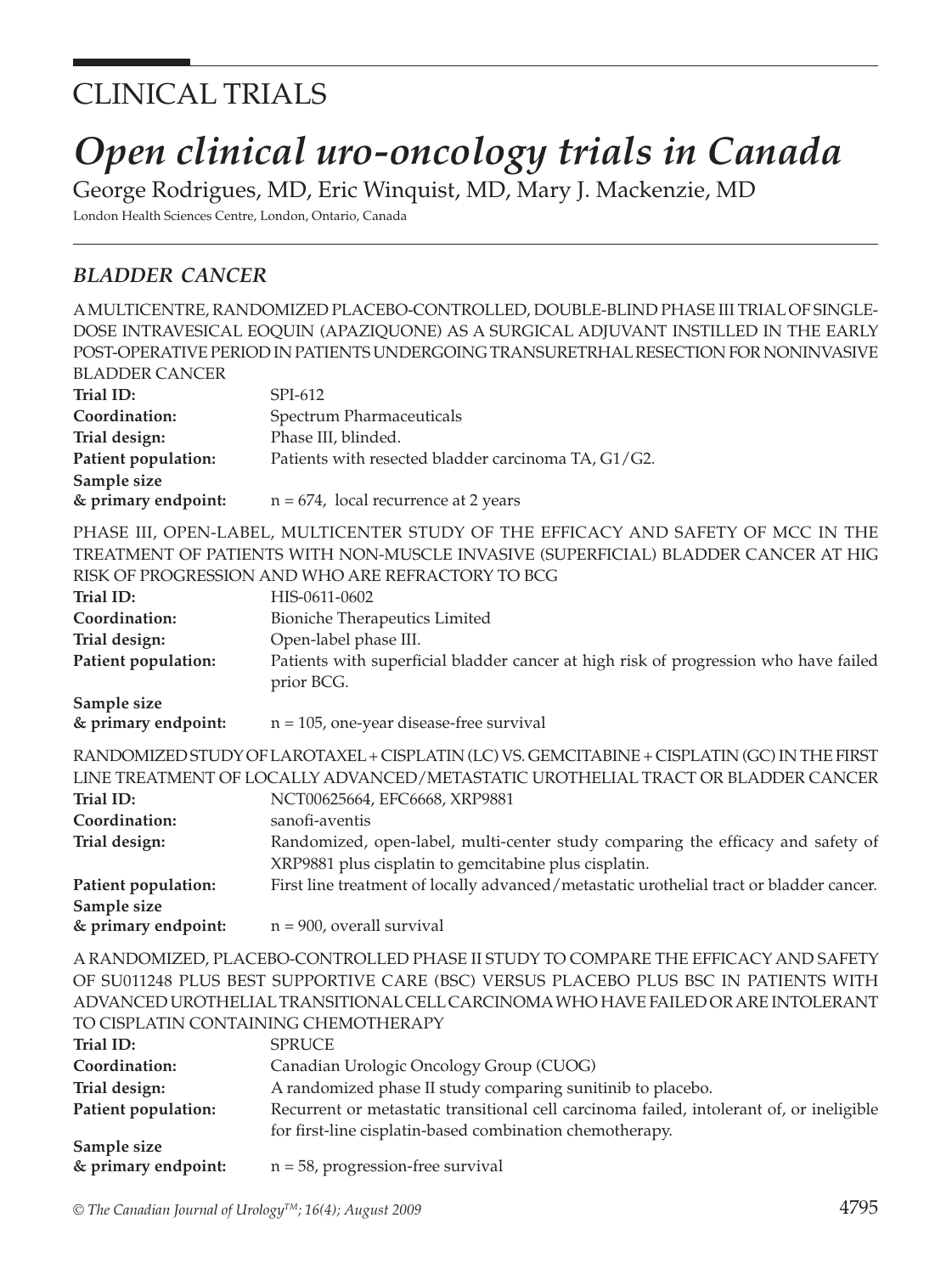|                     | A MULTI-INSTITUTIONAL PHASE II STUDY OF SINGLE AGENT ABI-007 AS SECOND LINE THERAPY IN |  |
|---------------------|----------------------------------------------------------------------------------------|--|
|                     | PATIENTS WITH ADVANCED TRANSITIONAL CELL CARCINOMA OF THE UROTHELIUM                   |  |
| Coordination:       | Canadian Urologic Oncology Group (CUOG)                                                |  |
| Trial design:       | A phase II study investigating ABI-007 (Abraxane®).                                    |  |
| Patient population: | Recurrent or metastatic transitional cell carcinoma failed first-line cisplatin-based  |  |
|                     | combination chemotherapy.                                                              |  |
| Sample size         |                                                                                        |  |
| & primary endpoint: | $n = 22$ , objective response rate                                                     |  |

# *PROSTATE ADENOCARCINOMA*

#### *LOCALIZED PROSTATE CANCER*

#### *Low Risk*

|                                    | A PHASE III STUDY OF ACTIVE SURVEILLANCE THERAPY AGAINST RADICAL TREATMENT IN PATIENTS                                                                                                                                                                                          |  |
|------------------------------------|---------------------------------------------------------------------------------------------------------------------------------------------------------------------------------------------------------------------------------------------------------------------------------|--|
|                                    | DIAGNOSED WITH FAVORABLE RISK PROSTATE CANCER (START)                                                                                                                                                                                                                           |  |
| Trial ID:                          | NCIC CTG PR11                                                                                                                                                                                                                                                                   |  |
| Coordination:                      | National Cancer Institute of Canada Clinical Trials Group (NCIC CTG)                                                                                                                                                                                                            |  |
| Trial design:                      | A phase III study comparing radical prostatectomy or radical radiotherapy at the<br>time of initial diagnosis to active surveillance and selective intervention based on<br>pre-specified biochemical, histological or clinical criteria.                                       |  |
| Patient population:                | Suitable candidates for radical prostatectomy or radiotherapy. No previous treatment<br>for prostate cancer for greater than 6 months. Favorable risk as defined by the following:<br>clinical stage T1b, T1c, T2a or T2b, surgical Gleason score $<= 6$ , PSA $<= 10.0$ ng/ml. |  |
| Sample size                        |                                                                                                                                                                                                                                                                                 |  |
| & primary endpoint:                | $n = 2130$ , disease specific survival                                                                                                                                                                                                                                          |  |
|                                    | A PHASE III RANDOMIZED STUDY OF HYPOFRACTIONATED 3D-CRT/IMRT VERSUS CONVENTIONALLY<br>FRACTIONATED 3D-CRT/IMRT IN PATIENTS WITH FAVORABLE-RISK PROSTATE CANCER                                                                                                                  |  |
| <b>Trial ID:</b>                   | <b>RTOG 0415</b>                                                                                                                                                                                                                                                                |  |
| Coordination:                      | Radiation Therapy Oncology Group (RTOG)                                                                                                                                                                                                                                         |  |
| Trial design:                      | A randomized phase III non-inferiority trial assessing hypofractionated radiation of 70 Gy<br>in 28 fractions to the prostate versus standard fractionation of 73.8 Gy in 41 fractions.                                                                                         |  |
| Patient population:                | Low-risk localized prostate cancer.                                                                                                                                                                                                                                             |  |
| Sample size                        |                                                                                                                                                                                                                                                                                 |  |
| & primary endpoint:                | $n = 1067$ , disease-free survival                                                                                                                                                                                                                                              |  |
| Intermediate Risk                  |                                                                                                                                                                                                                                                                                 |  |
|                                    | PROSTATE FRACTIONATED IRRADIATION TRIAL (PROFIT)                                                                                                                                                                                                                                |  |
| Coordination:                      | Ontario Clinical Oncology Group (OCOG)                                                                                                                                                                                                                                          |  |
| Trial design:                      | A phase III study assessing the relative efficacy of dose-escalated radiation therapy (78 Gy<br>in 39 fractions) versus a hypofractionated course of radiation (6000 Gy in 20 fractions).                                                                                       |  |
| Patient population:<br>Sample size | Intermediate-risk prostate cancer.                                                                                                                                                                                                                                              |  |
| & primary endpoint:                | $n = 1204$ , biochemical (PSA) failure                                                                                                                                                                                                                                          |  |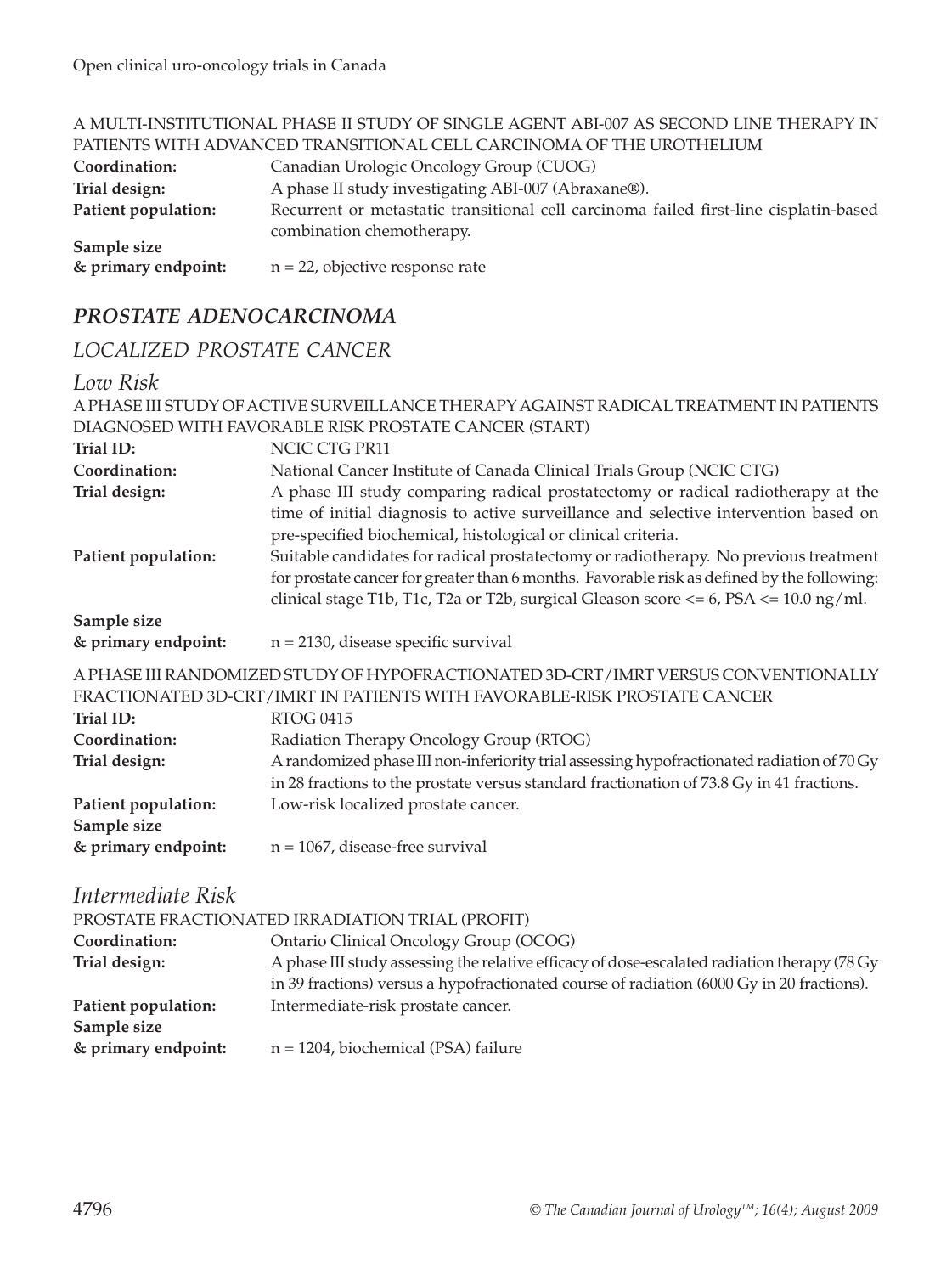*High Risk*

|                       | A PHASE III STUDY OF NEOADJUVANT DOCETAXEL AND ANDROGEN SUPPRESSION PLUS RADIATION                                                                                                                                                                                                                             |
|-----------------------|----------------------------------------------------------------------------------------------------------------------------------------------------------------------------------------------------------------------------------------------------------------------------------------------------------------|
|                       | THERAPY VERSUS ANDROGEN SUPPRESSION ALONE PLUS RADIATION THERAPY FOR HIGH-RISK                                                                                                                                                                                                                                 |
|                       | LOCALIZED ADENOCARCINOMA OF THE PROSTATE (DART)                                                                                                                                                                                                                                                                |
| Trial ID:             | NCIC PR12                                                                                                                                                                                                                                                                                                      |
| Coordination:         | NCIC CTG                                                                                                                                                                                                                                                                                                       |
| Trial design:         | A randomized phase III relative efficacy assessment of 3 years of androgen suppression<br>combined with radical external beam radiation therapy (70 Gy-73 Gy) plus or minus<br>neoadjuvant docetaxel chemotherapy (four cycles, 75 mg/m <sup>2</sup> q21 days).                                                |
| Patient population:   | High-risk prostate cancer.                                                                                                                                                                                                                                                                                     |
| Sample size           |                                                                                                                                                                                                                                                                                                                |
| & primary endpoint:   | $n = 530$ , disease-free survival                                                                                                                                                                                                                                                                              |
|                       | RANDOMIZED PHASE III STUDY OF NEO-ADJUVANT DOCETAXEL AND ANDROGEN DEPRIVATION<br>PRIOR TO RADICAL PROSTATECTOMY VERSUS IMMEDIATE RADICAL PROSTATECTOMY IN PATIENTS<br>WITH HIGH-RISK, CLINICALLY LOCALIZED PROSTATE CANCER                                                                                     |
| Trial ID:             | NCIC PRC3                                                                                                                                                                                                                                                                                                      |
| Coordination:         | Intergroup (Cancer and Leukemia Group B)                                                                                                                                                                                                                                                                       |
| Trial design:         | A phase III comparison of neoadjuvant chemohormonal therapy with goserelin or<br>leuprolide for 18-24 weeks with docetaxel IV every 3 weeks for up to six courses<br>followed by radical prostatectomy with staging pelvic lymphadenectomy versus<br>radical prostatectomy with staging lymphadenectomy alone. |
| Dation to an indicate | $\Box$ ch wiele myestote senser                                                                                                                                                                                                                                                                                |

| Trial ID:           | NCIC PRC3                                                                        |
|---------------------|----------------------------------------------------------------------------------|
| Coordination:       | Intergroup (Cancer and Leukemia Group B)                                         |
| Trial design:       | A phase III comparison of neoadjuvant chemohormonal therapy with goserelin or    |
|                     | leuprolide for 18-24 weeks with docetaxel IV every 3 weeks for up to six courses |
|                     | followed by radical prostatectomy with staging pelvic lymphadenectomy versus     |
|                     | radical prostatectomy with staging lymphadenectomy alone.                        |
| Patient population: | High-risk prostate cancer.                                                       |
| Sample size         |                                                                                  |
| & primary endpoint: | $n = 750$ , 3 year biochemical progression-free survival                         |
|                     |                                                                                  |

# *POST-RADICAL PROSTATECTOMY*

|                     | RADICALS: RADIOTHERAPY AND ANDROGEN DEPRIVATION IN COMBINATION AFTER LOCAL SURGERY |  |
|---------------------|------------------------------------------------------------------------------------|--|
| Trial ID:           | NCIC PR13                                                                          |  |
| Coordination:       | Intergroup (MRC)                                                                   |  |
| Trial design:       | Phase III clinical trial with randomizations both for radiotherapy timing, and for |  |
|                     | hormone treatment duration.                                                        |  |
| Patient population: | Men who have undergone radical prostatectomy for prostatic adenocarcinoma within   |  |
|                     | 3 months, post-operative serum PSA less than 0.4 ng/ml. Uncertainty in the opinion |  |
|                     | of the physician and patient regarding the need for immediate post-operative RT.   |  |
| Sample size         |                                                                                    |  |
| & primary endpoint: | $n = 5100$ , disease free survival                                                 |  |

# *BIOCHEMICALLY RELAPSED PROSTATE CANCER*

|                     | A RANDOMIZED COMPARISON OF IMMEDIATE VERSUS DEFERRED ANDROGEN DEPRIVATION THERAPY                                             |  |
|---------------------|-------------------------------------------------------------------------------------------------------------------------------|--|
|                     | USING GOSERELIN FOR RECURRENT PROSTATE CANCER AFTER RADICAL RADIOTHERAPY                                                      |  |
| Trial ID:           | ELAAT                                                                                                                         |  |
| Coordination:       | OCOG                                                                                                                          |  |
| Trial design:       | A phase III trial comparing immediate to deferred androgen deprivation therapy.                                               |  |
| Patient population: | Patients who have undergone prior radical radiation for prostate cancer and are now<br>experiencing a biochemical recurrence. |  |
| Sample size         |                                                                                                                               |  |
| & primary endpoint: | $n = 1100$ , time to androgen independent disease                                                                             |  |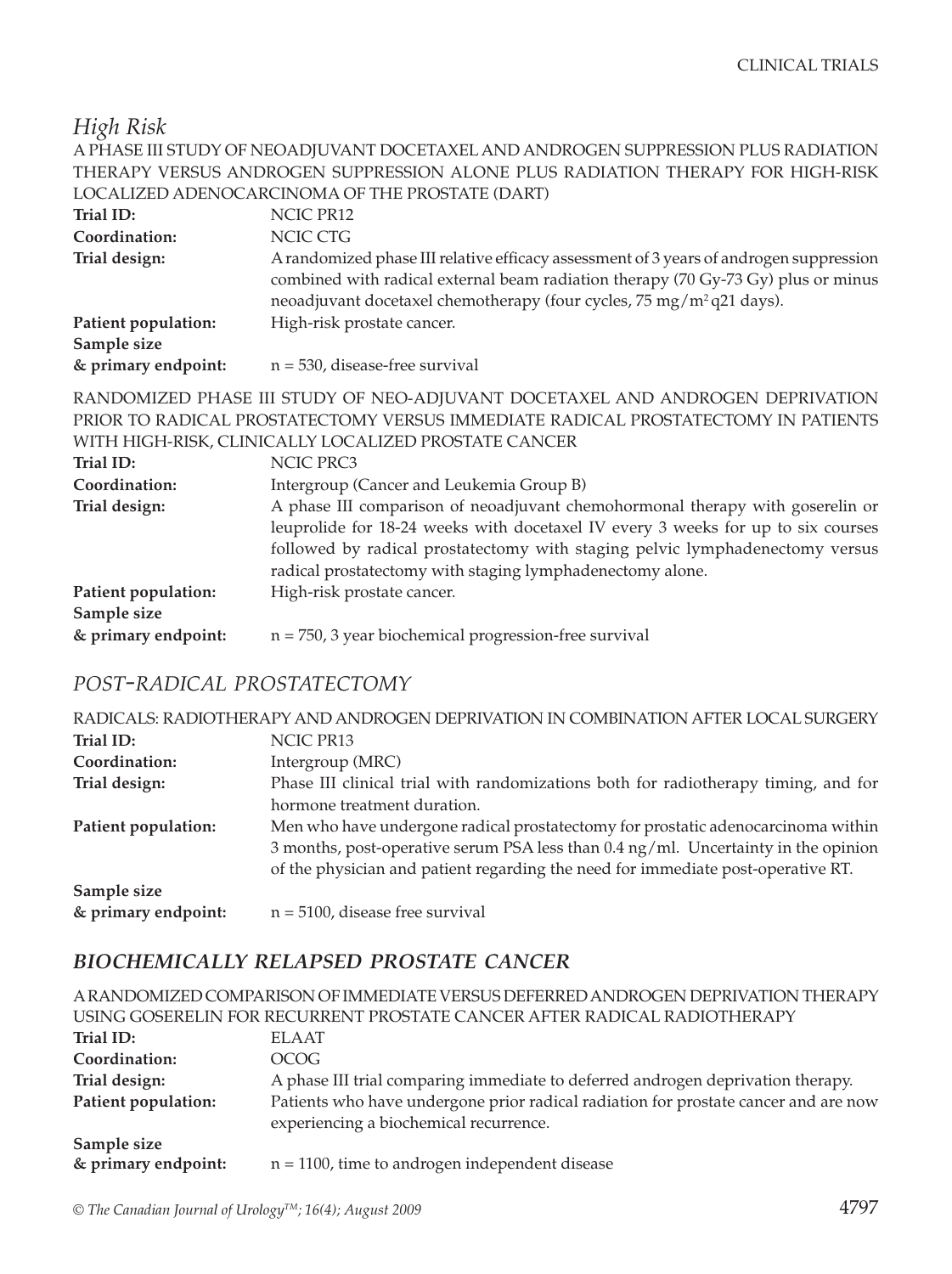|                                                                                                                                   | MULTICENTRE, DOUBLE-BLIND STUDY COMPARING 0.5 MG DUTASTERIDE VS PLACEBO DAILY IN MEN                                                                                                                                                                                                                                                                                                                                                                   |
|-----------------------------------------------------------------------------------------------------------------------------------|--------------------------------------------------------------------------------------------------------------------------------------------------------------------------------------------------------------------------------------------------------------------------------------------------------------------------------------------------------------------------------------------------------------------------------------------------------|
|                                                                                                                                   | RECEIVING INTERMITTENT ANDROGEN ABLATION THERAPY FOR PROSTATE CANCER                                                                                                                                                                                                                                                                                                                                                                                   |
| Trial ID:                                                                                                                         | <b>AVIAS/DUT 104923</b>                                                                                                                                                                                                                                                                                                                                                                                                                                |
| Coordination:                                                                                                                     | CURC/CUOG                                                                                                                                                                                                                                                                                                                                                                                                                                              |
| Trial design:                                                                                                                     | Randomized double-blind placebo-controlled phase II.                                                                                                                                                                                                                                                                                                                                                                                                   |
| Patient population:                                                                                                               | Men with rising PSA after treatment for localized prostate cancer.                                                                                                                                                                                                                                                                                                                                                                                     |
| Sample size                                                                                                                       |                                                                                                                                                                                                                                                                                                                                                                                                                                                        |
| & primary endpoint:                                                                                                               | $n = 125$ , time to $PSA > 5$ ng/l in the off treatment interval during intermittent androgen<br>ablation therapy.                                                                                                                                                                                                                                                                                                                                     |
| Trial ID:<br>Coordination:                                                                                                        | A RANDOMIZED, DOUBLE-BLIND, MULTICENTRE PHASE II CONTROLLED TRIAL ASSESSING ZACTIMA<br>(VANDETANIB) AGAINST PLACEBO IN PROLONGING THE OFF-TREATMENT INTERVAL IN PROSTATE<br>CANCER SUBJECTS UNDERGOING INTERMITTENT ANDROGEN DEPRIVATION HORMONAL THERAPY<br>ZENITH/D4200L00010<br>CURC/CUOG                                                                                                                                                           |
| Trial design:                                                                                                                     | Randomized double-blind placebo-controlled phase II.                                                                                                                                                                                                                                                                                                                                                                                                   |
| Patient population:                                                                                                               | Men with rising PSA after treatment for localized prostate cancer.                                                                                                                                                                                                                                                                                                                                                                                     |
| Sample size                                                                                                                       |                                                                                                                                                                                                                                                                                                                                                                                                                                                        |
| & primary endpoint:                                                                                                               | $n = 100$ , $PSA > 5$ ng/l by 52 weeks in the off treatment interval during intermittent<br>androgen ablation therapy.                                                                                                                                                                                                                                                                                                                                 |
| Trial ID:<br>Coordination:<br>Trial design:<br>Patient population:<br>Sample size                                                 | PHASE II TRIAL OF MAXIMUM ANDROGEN BLOCKADE (MAB) DOSE ESCALATION FROM 50 MG TO<br>150 MG BICALUTAMIDE (CASODEX) FOR BIOCHEMICAL FAILURE IN PROSTATE CANCER PATIENTS.<br>CHICS/D6876L00008<br>CURC/CUOG<br>Randomized double-blind placebo-controlled phase II.<br>Men with rising PSA despite MAB treatment with bicalutamide 50 mg daily.                                                                                                            |
| & primary endpoint:                                                                                                               | $n = 100$ , 50% reduction in PSA from baseline.                                                                                                                                                                                                                                                                                                                                                                                                        |
| RADICAL PROSTATECTOMY<br>Trial ID:<br>Coordination:<br>Trial design:<br>Patient population:<br>Sample size<br>& primary endpoint: | A PHASE II TRIAL OF SHORT-TERM ANDROGEN DEPRIVATION WITH PELVIC LYMPH NODE OR PROSTATE<br>BED ONLY RADIOTHERAPY (SPPORT) IN PROSTATE CANCER PATIENTS WITH A RISING PSA AFTER<br><b>RTOG 0534</b><br><b>RTOG</b><br>Phase II comparing radiotherapy alone to radiotherapy with short-term androgen deprivation.<br>Males who have undergone radical prostatectomy, followed by PSA rise to > 0.2 ng/ml.<br>$n = 1764$ , 5-year freedom from progression |
|                                                                                                                                   |                                                                                                                                                                                                                                                                                                                                                                                                                                                        |
| Trial ID:<br>Coordination:<br>Trial design:                                                                                       | A STUDY OF ANDROGEN DEPRIVATION WITH LEUPROLIDE, +/- DOCETAXEL FOR CLINICALLY<br>ASYMPTOMATIC PROSTATE CANCER SUBJECTS WITH A RISING PSA<br>XRP6976J/3503<br>sanofi-aventis<br>Aphase III comparison of androgen deprivation with or without docetaxel in men with rising<br>PSA followed by radical prostatectomy.                                                                                                                                    |
| Patient population:                                                                                                               | No metastases and PSA doubling time $\leq$ 9 months                                                                                                                                                                                                                                                                                                                                                                                                    |
| Sample size<br>& primary endpoint:                                                                                                | $n = 412$ , progression-free survival                                                                                                                                                                                                                                                                                                                                                                                                                  |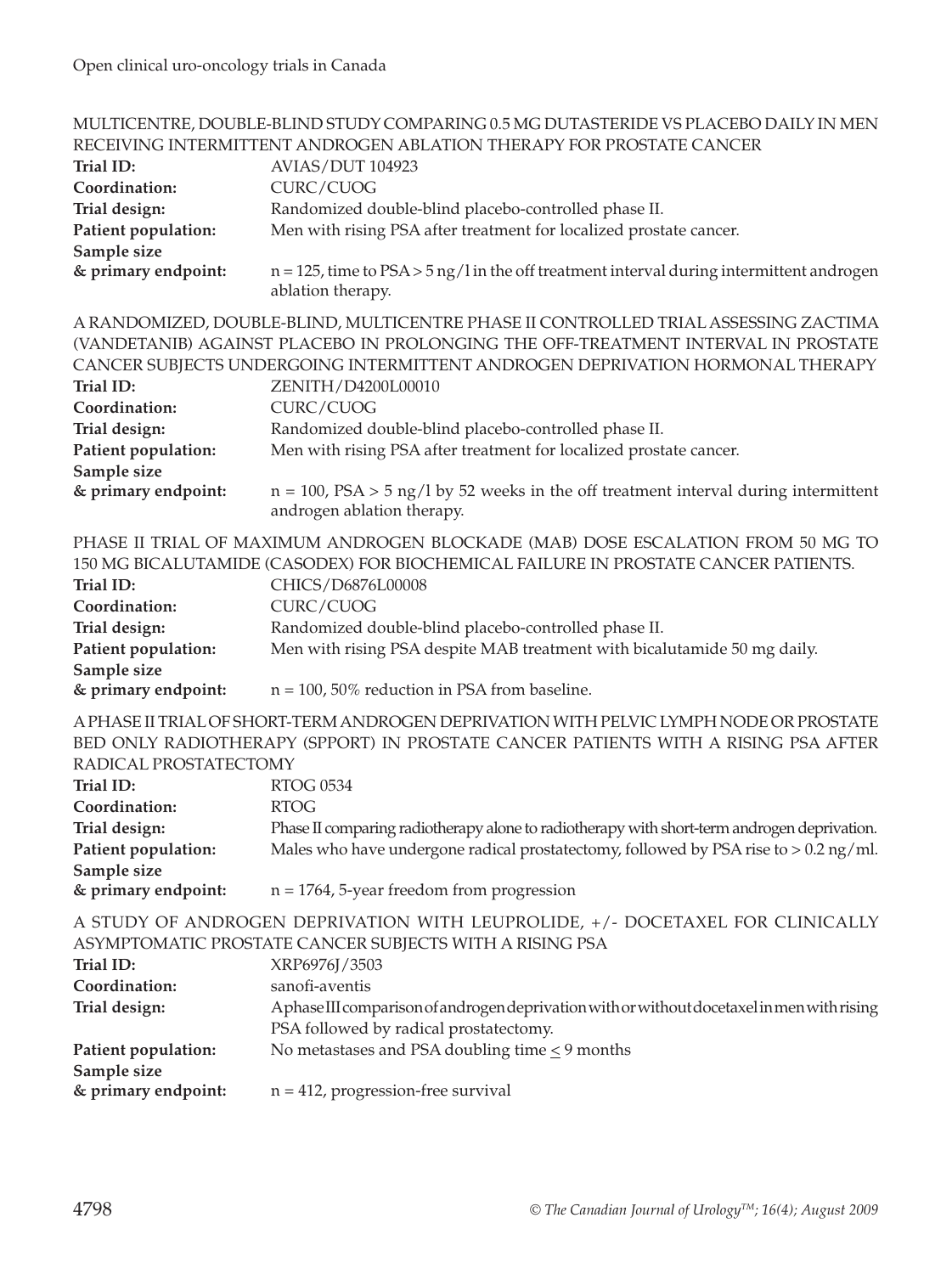#### *METASTATIC PROSTATE CANCER*

A RANDOMIZED, DOUBLE-BLIND, PLACEBO-CONTROLLED PHASE III STUDY OF EARLY VERSUS STANDARD ZOLEDRONIC ACID TO PREVENT SKELETAL RELATED EVENTS IN MEN WITH PROSTATE CANCER METASTATIC TO BONE

| Trial ID:                          | NCIC PRC2                                                                                                                                                                                                                    |
|------------------------------------|------------------------------------------------------------------------------------------------------------------------------------------------------------------------------------------------------------------------------|
| Coordination:                      | Intergroup (Cancer and Leukemia Group B)                                                                                                                                                                                     |
| Trial design:                      | A phase III study comparing treatment with zoledronic acid at the time of initiation of<br>androgen deprivation therapy for metastatic prostate cancer to treatment at time of<br>progression to hormone-refractory disease. |
| Patient population:                | Metastatic prostate cancer with at least one bone metastasis by radiographic imaging<br>receiving androgen deprivation therapy.                                                                                              |
| Sample size<br>& primary endpoint: | $n = 680$ , time to first skeletal related event                                                                                                                                                                             |

#### *CASTRATE RESISTANT PROSTATE CANCER*

A PHASE III TRIAL OF ZD4054 (ENDOTHELIN A ANTAGONIST) IN NON-METASTATIC HORMONE RESISTANT PROSTATE CANCER

| Trial ID:           | ENTHUSE M0/D4320C00015                                                       |  |  |
|---------------------|------------------------------------------------------------------------------|--|--|
| Coordination:       | <b>AstraZeneca</b>                                                           |  |  |
| Trial design:       | Placebo controlled phase III randomized                                      |  |  |
| Patient population: | HRPC with rising PSA after surgical or medical castration but no evidence of |  |  |
|                     | metastases.                                                                  |  |  |
| Sample size         |                                                                              |  |  |

#### **& primary endpoint:** 1,500, progression-free survival

A PHASE III, RANDOMIZED, DOUBLE-BLIND, PLACEBO-CONTROLLED STUDY TO ASSESS THE EFFICACY AND SAFETY OF 10 MG ZD4054 IN COMBINATION WITH DOCETAXEL IN COMPARISON WITH DOCETAXEL IN PATIENTS WITH METASTATIC HORMONE-RESISTANT PROSTATE CANCER

| Trial ID:           | ENTHUSE M1C/D4320C00033            |
|---------------------|------------------------------------|
| Coordination:       | AstraZeneca                        |
| Trial design:       | Placebo controlled phase III trial |
| Patient population: | Metastatic HRPC                    |
| Sample size         |                                    |
| & primary endpoint: | $n = 1044$ , overall survival      |

A MULTICENTRE, RANDOMIZED, DOUBLE-BLIND STUDY COMPARING THE EFFICACY AND SAFETY OF AFLIBERCEPT VERSUS PLACEBO EVERY 3 WEEKS IN PATIENTS TREATED WITH DOCETAXEL/PREDNISONE FOR METASTATIC ANDROGEN INDEPENDENT PROSTATE CANCER

| Trial ID:           | VENICE/EFC6546                                                                                |
|---------------------|-----------------------------------------------------------------------------------------------|
| Coordination:       | sanofi-aventis                                                                                |
| Trial design:       | A phase III study comparing the addition of aflibercept to standard docetaxel/<br>prednisone. |
| Patient population: | Metastatic hormone-refractory prostate cancer and no prior palliative chemotherapy.           |
| Sample size         |                                                                                               |
| & primary endpoint: | $n = 1200$ , overall survival                                                                 |